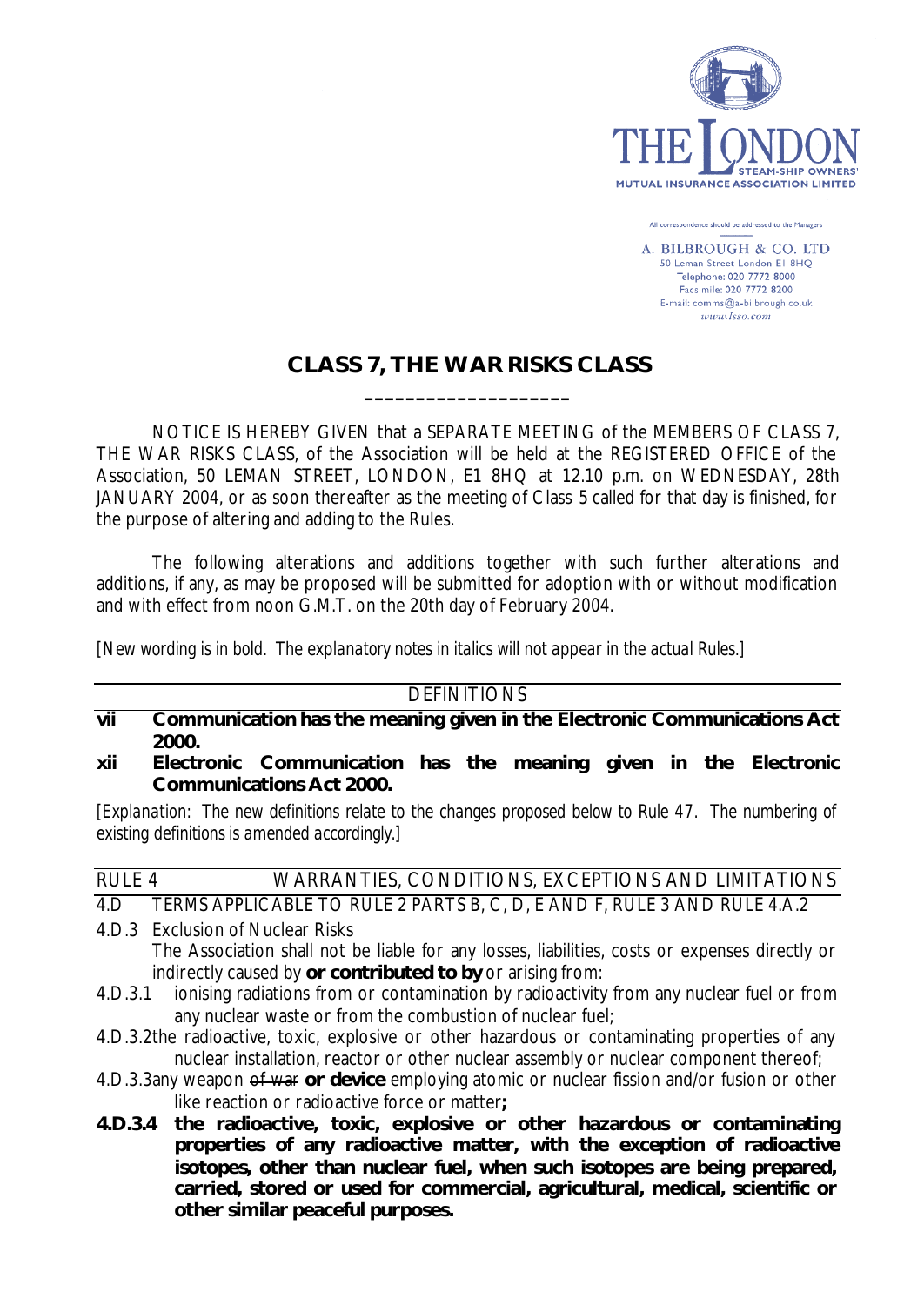#### 4.D.3.4**5** PROVIDED ALWAYS that:

this exclusion shall not apply to any claim under Rule 2 Part D in respect of losses, liabilities, costs or expenses arising out of or in consequence of the emission of ionising radiations from, or the **radioactive,** toxic, explosive or other hazardous **or contaminating** properties of, "excepted matter" as defined under the Nuclear Installations Act 1965 or any **amendments thereto or** regulations made thereunder, being carried as cargo in the Entered Ship.

## **4.D.7 Exclusion of chemical, bio-chemical and electromagnetic weapons and computer viruses**

**The Association shall not be liable for any losses, liabilities, costs or expenses directly or indirectly caused by or contributed to by or arising from:-**

#### **4.D.7.1 any chemical, bio-chemical or electromagnetic weapon;**

## **4.D.7.2 the use or operation, as a means for inflicting harm, of any computer virus.**

*[Explanation: The proposed changes bring the Rules of the Class into line with the exclusions incorporated into the Combined Group of War Risks Associations reinsurance contract at the 2003/04 renewal, which were hitherto given effect by endorsements to Members' Certificates of Entry. (The existing Rule 4.D.7 is renumbered 4.D.8.)]*

## RULE 16 VARIATION OF CONTRACT

16.2 If the Managers shall have given notice not later than noon G.M.T. on the 20th January **5 February** in any Policy Year that for the next ensuing Policy Year they require some change to be made in the terms or conditions of entry, including, but not limited to, the application of a deductible to claims arising under the cover afforded by Rule 2 Parts B, C, D or E, or Rule 3 or Rule 4.A.2, or any one or more or any part of them, unless the claim results from an actual total loss or a constructive total loss, then the insurance of the Entered Ship for the next ensuing Policy Year shall continue upon the existing terms varied in accordance with the terms of the said notice, unless the insured Owner shall notify the Managers in writing before noon G.M.T. on the  $20<sup>th</sup>$  February next following the date of the said notice that he is not willing to accept such terms, whereupon the insurance of the Entered Ship shall cease at the end of the Policy Year during which the said notice was given by the Managers.

*[Explanation: The proposed Rule change is designed to enable the Class 7 Committee to set the Advance Contributions for the next policy year at its routine meeting which takes place in late January each year.]*

| RULE 47 | <b>NOTICES</b>                                                                                                                                                                                                                                                                                                                                                                                                                                                                                                                              |
|---------|---------------------------------------------------------------------------------------------------------------------------------------------------------------------------------------------------------------------------------------------------------------------------------------------------------------------------------------------------------------------------------------------------------------------------------------------------------------------------------------------------------------------------------------------|
| 47.1    | A notice or other document required under these Rules to be served on the Association mayshall<br>be served by sending it through the post in a prepaid letter at first class rates of postage or by<br>sending it by telegram, cable, radio telegraph, telex or any other means by which written messages<br>may be transmitted addressed to the Association's or by sending it by courier, telex, facsimile<br>or Electronic Communication in each case to the Association at the address of its<br>registered office for the time being. |
|         | In these Rules 'address' in relation to Electronic Communication includes any number<br>or address used for the purposes of such Communications.                                                                                                                                                                                                                                                                                                                                                                                            |
| 47.2    | A notice or other document required under these Rules to be served on an Insured Owner<br>(including any Joint Insured Owner) may be served by sending it through the post in a prepaid<br>letter at first class rates of postage or by sending it by telegram, cable, radio telegraph, telex or any<br>other means by which written messages may be transmitted courier, telex, facsimile or<br>Electronic Communication in each case addressed to such Insured Owner (including any                                                       |

**Joint Insured Owner)** at his address as appearing in the Register of Members of this Class of the Association **or at any address identified by him to the Association expressly or impliedly as his place of business, provided that if the entry of a Ship in the Association on**